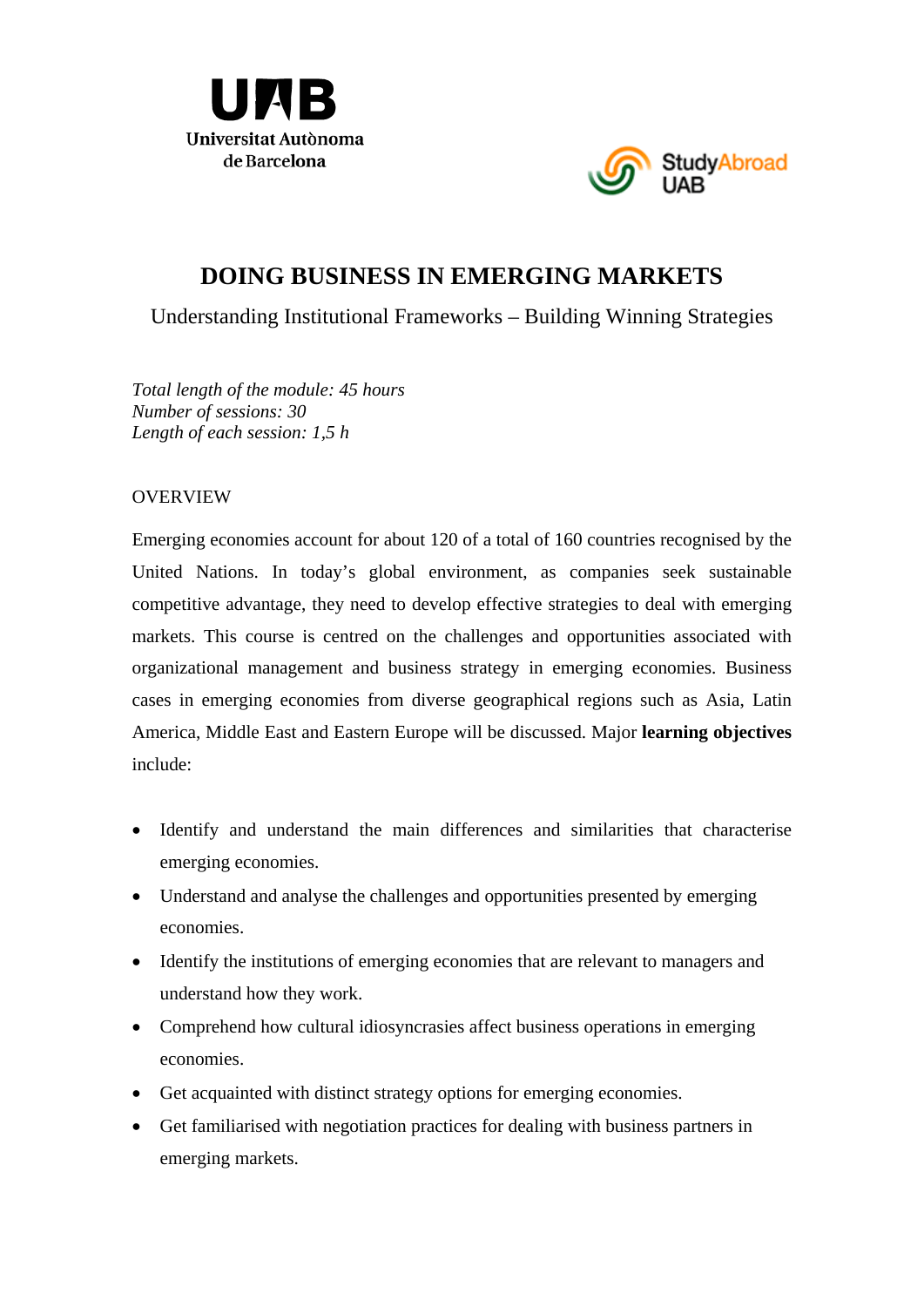



 Analyse the additional ethical challenges and issues of social responsibility common in emerging markets.

#### REQUIREMENTS

Fluent in English

#### **CONTENTS**

Classes will be conducted in seminar format promoting student's participation. Attendance is not compulsory, but it is crucial to attain a satisfactory grade. It is important to remark that most of the theoretical material is needed to undertake the case studies and the final exam. Fundamental theoretical notions and special issues regarding management in emerging markets will be discussed in class and applied on case studies. **Although there is a theoretical base, the class is mainly case study based.**

The outline of the course follows:

# **1. Understanding emerging economies:**

- What are emerging economies?
- Why are emerging economies important?
- Why are they still emerging?
- Perspectives for evaluating emerging market potential.

# **2. Managing challenges in emerging economies:**

- Identifying risks in emerging economies.
- Economic, institutional and political frameworks.
- Privatization and market liberalization.
- Culture management and development.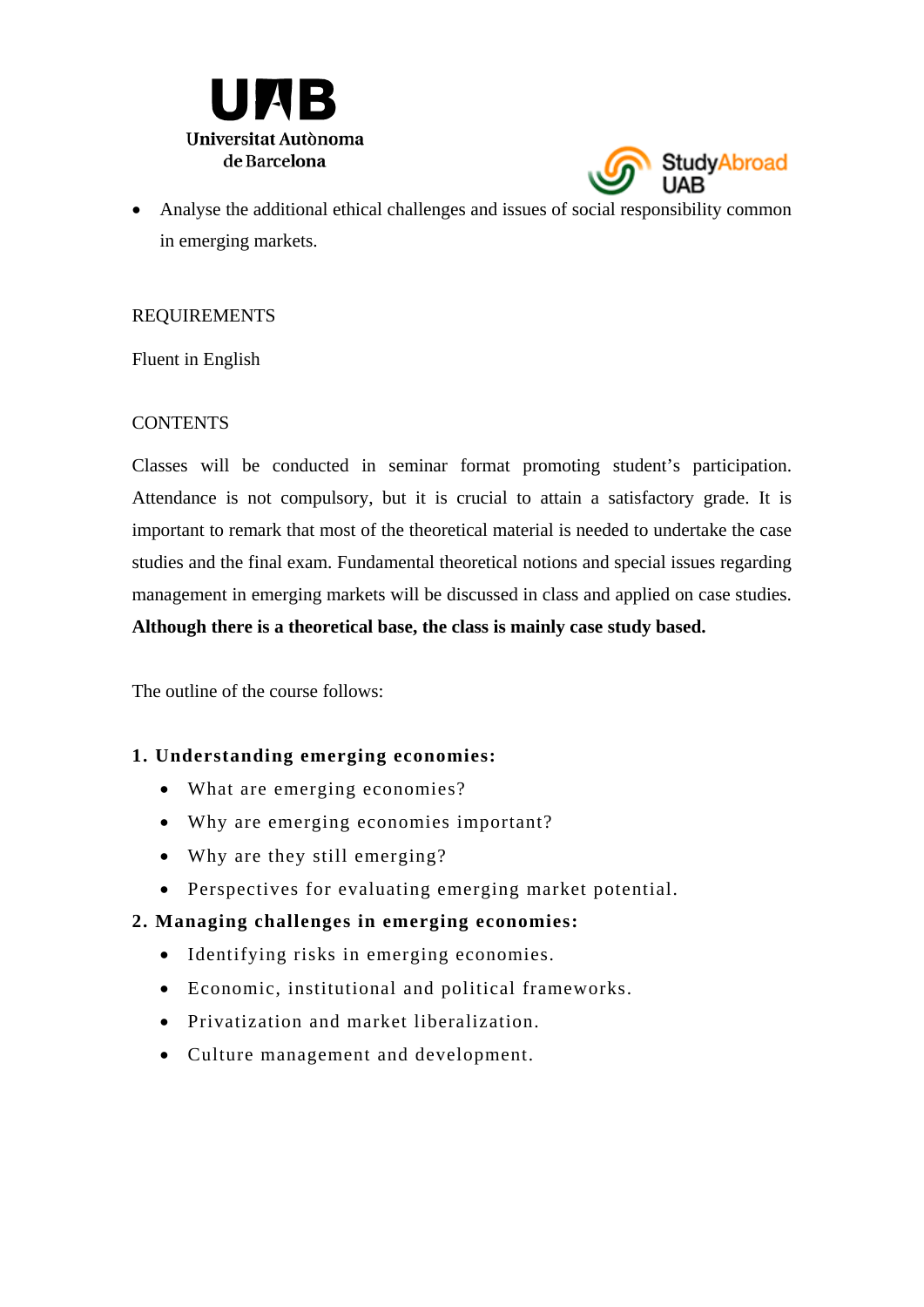



# **3. Doing business in emerging economies:**

- Strategies for emerging markets.
- Market entry strategies.
- Marketing and sourcing.
- Managing joint-ventures and partnerships.
- International negotiations.
- Growing emerging economies companies.
- Corporate social responsibility in emerging economies.

#### GRADING

The final grade of each student is determined considering the following weights:

1. **Participation**: In-class participation and involvement in class debates during the presentations (20%). The following categories will be used to evaluate class participation:

| Outstanding contribution | 10 points  |
|--------------------------|------------|
| Very Good                | 8 points   |
| Good                     | 6 points   |
| Managed to say something | 3 points   |
| No contribution          | $0$ points |

2. **Case studies (and presentations):** Quality and originality, as well as commitment will be considered (35%).

3. **Group project (45%):** Each group should prepare a report, including recommendations, for a company's overall foreign market entry strategy into an emerging market. A synopsis for this assignment containing detailed information regarding requirements will be provided in class.